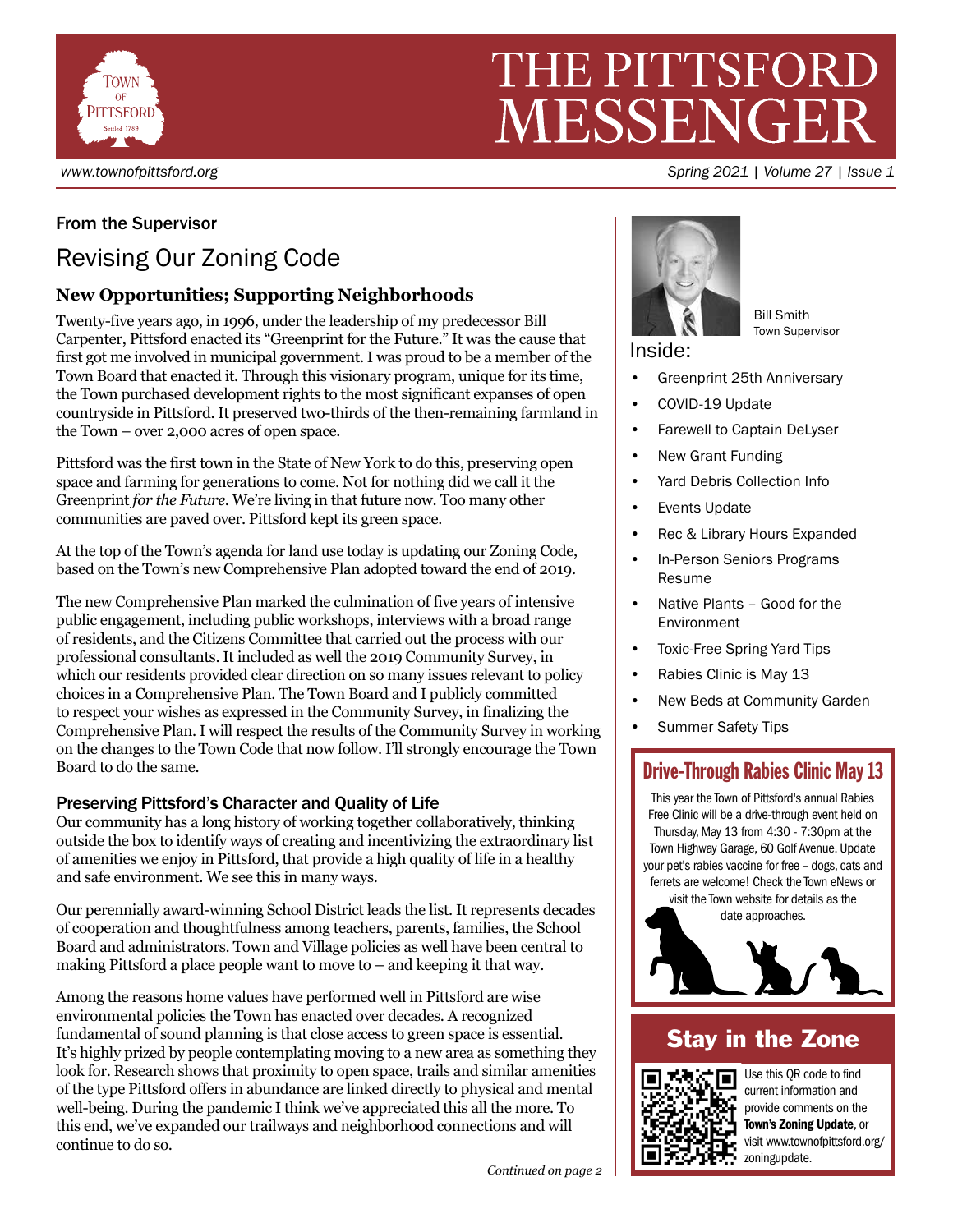#### Revising Our Zoning Code

Continued from front page

We pursue a vigorous program promoting environmental sustainability and healthy living. For decades, the Village's careful stewardship of its unique architectural and historic heritage have kept it, and improved it, as one of the loveliest spots in New York. The Town has a Design Review and Historic Preservation Board to do the same Town-wide. It's a point well understood by planners that historic preservation adds economic value not only to individual houses or historic districts, but to the community as a whole. Policies such as these, and myriad others in process continually, support an immediately identifiable and distinctive aesthetic character in Pittsford that equates to economic value and supports it.

#### Translating Policy into Action

The Town's updated Comprehensive Plan includes and in many cases expands on these concepts. It drives the decisions to be made in updating the Zoning Code. By law, changes to the Zoning Code must conform to the principles set forth in the Comprehensive Plan.

There remain relatively few significant parcels of developable land in Pittsford. All are in the southern part of the Town. The Comprehensive Plan provides specifically for accommodating development, if it must happen, in ways that nonetheless preserve the rural character of south Pittsford, especially along the major corridors that run through it – the parts most of us see, most of the time.

The Comprehensive Plan also accommodates identifiable needs, and better ways of meeting them. For example, it contemplates a redesign of the Monroe Avenue commercial corridor over time that would provide for a more human scale, invoking much of the ambience and aesthetic of our Village – incorporating mixed uses, including apartments above storefronts and similar smaller, less costly, housing, with shops along the street and parking behind them. From a planning perspective, proximity to shops, to the Village and to public transport in this area make it well-suited to just this type of redevelopment.

#### More Moderately Priced Housing for Seniors

The Plan addresses specifically one of my priorities as Town Supervisor: more moderately priced housing for people in or approaching their retirement years. Housing that makes it easier for Pittsford residents to remain in Town if they choose to downsize. This was considered with great specificity in the public workshops that gave shape to the Comprehensive Plan. It had strong support in the Community Survey. I successfully proposed an addition to the draft of the Comprehensive Plan that incorporated this concept as a specific community goal in the final version of the Plan.

In order to incorporate this policy into changes to our Zoning Code fully, and as intended, it will require *broad public participation* in our rezoning process and *close critical scrutiny* from Pittsford residents. Specifically, when we get to the stage where specific changes in the code are proposed, examine carefully *the operative legal language of any change in zoning law* on this subject. Does it conform to the stated purpose for senior housing? In particular, does the language *of the proposed change in the law itself* specifically reserve the more moderately priced housing for buyers or renters age 55 or older, as our Comprehensive Plan calls for? If it does *not*, you're looking at a proposal for something that may seem superficially similar, but is really very different. Speaking for myself as Supervisor, you can depend upon me to call this out if it occurs and to identify proposals that diverge from the policies of our Comprehensive Plan.

An aspect of additional housing convenient for those 55 and older that warrants rethinking has to do with zoning for in-law apartments. Current zoning allows

#### Thank you, Captain DeLyser!



On March 29 we said goodbye to a true friend of the people of Pittsford and a valued partner in government. For the past two years, Captain Andrew

DeLyser of the County Sheriff's Office has commanded Zone A – that includes Pittsford. After 26 years of service, he has now retired. The Zone A Commander in effect is Pittsford's Chief of Police. Supervisor Bill Smith thanked Captain DeLyser for keeping Pittsford safe and responding to community needs. "His support and responsiveness, his advice, his humor and his rock-solid good sense will be missed. We wish him well in retirement." Captain Scott Alberti now assumes command of Zone A. We at Town Hall look forward to working with him.

#### Yard Debris Collection

Early spring cleanup is now underway. Town crews have started collecting loose piles of leaves, thatch, brush, branches and yard debris on an ongoing basis. This service will continue at least through December 2.

Regular *bagged and containerized*  yard debris collection also has begun; our crews will pick it up weekly according to the schedule for your neighborhood. It also continues at least through December 2. For the weekly schedule for your neighborhood and for complete details about the Town's yard debris collection services, please consult the Town's Yard Debris Information card that we mailed to all homes in mid-March. Or you can visit **www.townofpittsford.org/ home-yard\_debris**.



Our trails and pathways provide walkers, hikers and cyclists interesting destinations, quiet seclusion, and an enjoyable means to get some fresh air and exercise. Check out our trail maps at www.townofpittsford.org/ trailsandwalkways.

*Continued on page 3*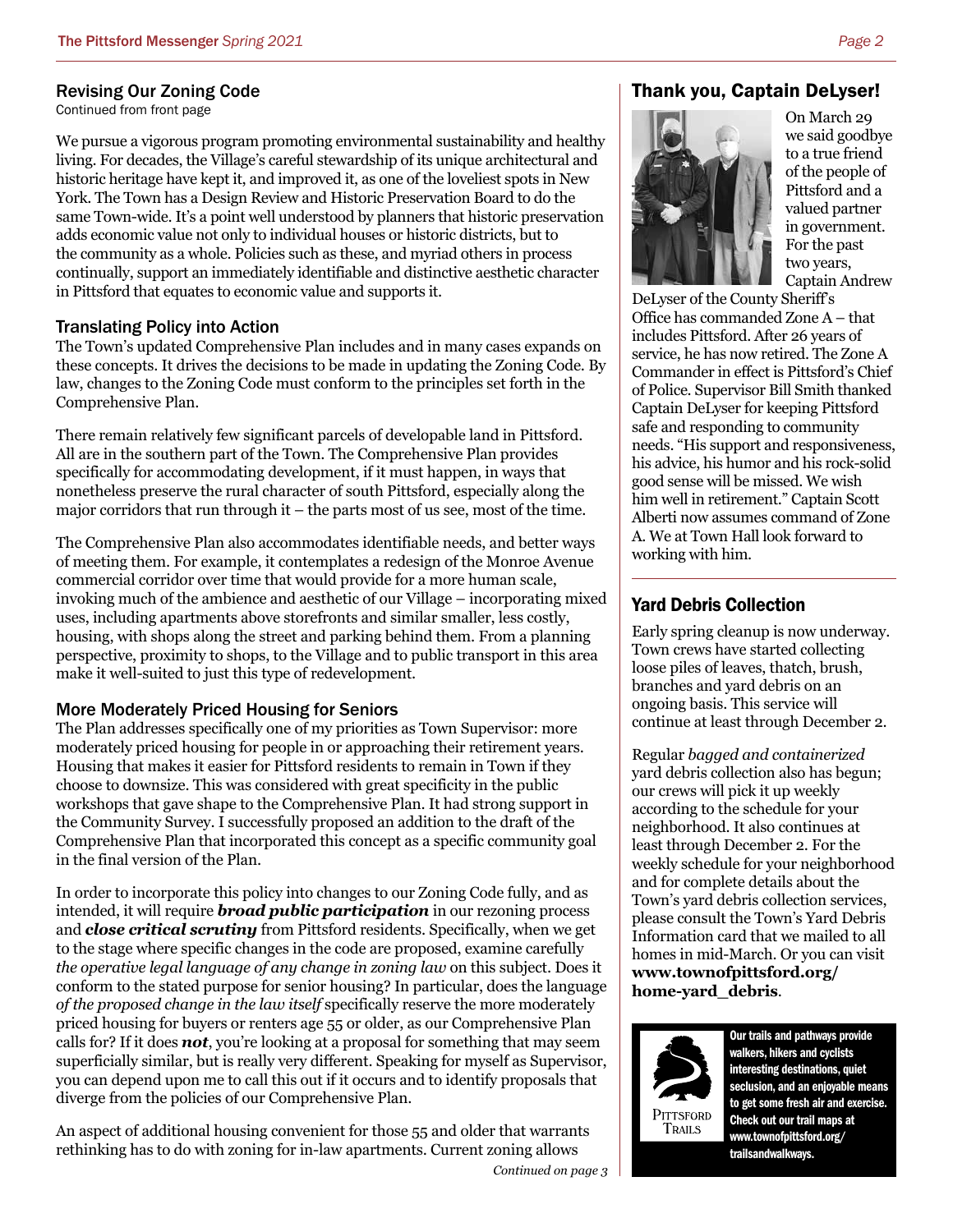#### Revising Our Zoning Code

Continued from page 2

them, provided that they are configured within an existing house and that the house remains a single-family dwelling. In other words, they're not separate apartments on their own. Is this sufficient for today's needs? What consequences would accrue from standalone accessory structures, whether part of the main house or detached? What happens with the standalone dwelling when Mom and Pop move to Florida? What impacts on the neighborhood? Again, we need to hear from you.

#### Open Space

The Comprehensive Plan reflects the preference strongly expressed by Pittsford residents in the Community Survey, to expand the amount of open space the Town protects. I strongly support this and, subject to approval by the public in a vote, would seek to expand our Greenprint as the Comprehensive Plan calls for. In terms of Zoning code updates, we'll be looking to changes conducive to accomplishing this goal. More directly, we'll be looking to place into law those changes recommended in the Comprehensive

Plan to get a greater yield of open space from land slated for development, and to make sure the open land acquired is more visually prominent – *i.e.*, open land adjacent to main roadways with houses behind it, rather than houses up against the road. This maintains rural character while providing space for neighborhood amenities such as neighborhood parks and trails.

#### Some Basic Principles

Good planning models keep certain fundamentals in mind. To cite just a few:

*Geography.* Allowances for greater housing density should be in areas close to shops, public transport and other amenities. This is why the Comprehensive Plan's proposals for the Monroe Avenue commercial corridor make sense, with apartments above storefronts, most likely in low-rise buildings not exceeding two stories, creating an ambiance similar to the Village. And why greater density in the southern periphery of the Town – other than as a trade-off for more open space – does not. It makes even less sense when we consider the increase in traffic through the center of Town that denser housing in the south would create.

*Quality Construction.* Communities whose zoning compromises on quality of construction, for the sake of lowering the cost of new housing, have learned after a few years that they've created a problem. The construction can become shabby over time; values then decline and the neighborhood runs down, dragging down property values in the surrounding area. Pittsford has insisted on quality standards in construction, a principle carried forward in our Comprehensive Plan. This approach should be carried forward in the upcoming changes to our Zoning laws as well.

*Fairness to Taxpayers*. Newly built construction should produce enough tax revenue to pay the increase in municipal and school services it would generate. The Town has undertaken professional analysis of this point, most recently in a study conducted by the Center for Government Research in 2018-19. The analysis shows that building *new* houses of value less than about \$279,000 does not produce tax revenue equal to the cost of Town and school services they require. The additional tax burden then would fall on existing homeowners. In effect, existing residents would be subsidizing new housing that can't pay its own way.

*Continued on page 4*

#### COVID-19 Update

We've been at it for over a year now.

On March 15, 2020 the Town of Pittsford's COVID-19 shutdown plan took effect. Everywhere the pandemic has changed things for us all, right down to the details of daily life. Through it all, Pittsford's residents, our community organizations, our valued municipal partners – especially the School District and the Village – and our outstanding Town workforce, pulled together to carry on under unprecedented circumstances. As a community we've persevered. As individuals we've come to grips with the new reality. We've helped to protect ourselves and others, by wearing masks, staying at home in the early days and keeping appropriate physical distance. As the pandemic progressed we've worked together to help our neighbors – delivering masks to those in need, holding food drives, coming up with creative and safe ways to recognize milestones, honor achievements, patronize local businesses and gather together to celebrate and encourage our hope for the future.

With the arrival of vaccines, the situation now gradually changes. Restaurants and businesses can increase their capacity. The President has set July 4 as a target for a national reopening, a much-needed, and most welcome, note of hope and optimism. More people are eligible for vaccination – and are getting vaccinated. It appears we're on the right path.

We can see the light at the end of the tunnel. But we're still in the tunnel.

Especially as the weather warms it can be tempting to think we can forget about COVID precautions. We can't. Many remain unvaccinated. The potential for spreading COVID-19 to those not yet protected is still a real threat. Please remember this. Once it's safe to do things normally, we'll all have something to celebrate together.

Town of Pittsford COVID-19 Response and Updates to date

For COVID-19 information and updates, visit **http://www.townofpittsford.org/covid-19info**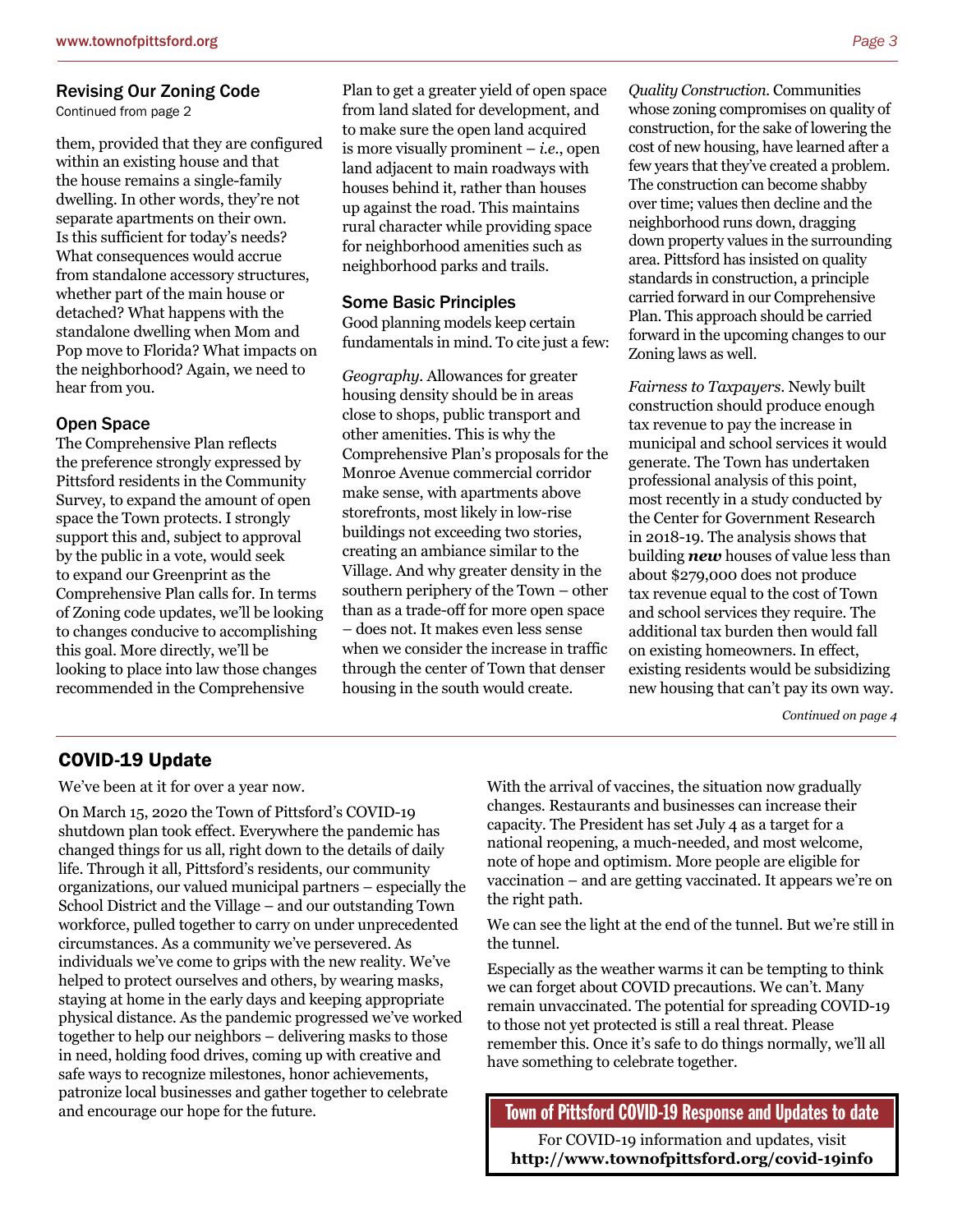#### Revising Our Zoning Code

Continued from page 3

*Supporting Existing Neighborhoods.* In communities across the country, it's not unusual to find neighborhoods that begin to decline after 30, 20, or even 10 years. Not in Pittsford. Our policies protecting greenspace, in supporting historic preservation and all of the amenities conducive to healthy living and care for the environment, and in requiring quality construction, help to support quality of life and property values in existing neighborhoods.

There are plenty of reasons why our zoning and planning need to keep in mind existing neighborhoods and not focus solely on new construction. One important reason is that our neighborhoods of long-standing account for the broad range of pricing options in the Pittsford housing market. About half of all housing stock in Pittsford carries an assessed value under \$249,000; with over one-fourth less than \$199,000. These are the residences found mostly in our long-established neighborhoods. The explosive growth over the past five years in the number of young families moving into Pittsford, into neighborhoods such as these, as longterm residents downsize, attests resoundingly to the continuing success of our neighborhoods of many years' standing.

Zoning code updates must continue to support established neighborhoods. Which means the zoning code must continue to support *you*. There's something about our Town that drew every one of us to it. The schools, of course. Well beyond that, though, the place itself. The way it looks. The way it feels. That distinctive bundle of characteristics that make Pittsford the place it is. A community that's successful and pleasant; prosperous and beautiful. That fosters neighborhoods of people of every background, all walks of life, faiths, ethnicities, but substantially united in our many basic shared values about the kind of community we want to live in, about expectations for ourselves and our neighbors about the fundamentals of day-to-day-life. Simple things like courtesy toward others, our children's education, upkeep of houses and lawns, noise in the neighborhood, engagement with neighbors and all of the other aspects of daily life that make for good relations among neighbors. Of course, this concept is much larger than what's covered by zoning laws, but it should inform our judgment.

#### It's Up to You.

Changes to our zoning laws have far-reaching and long-lasting impacts. It's important that we get right any changes we make. It's important you know exactly what outcomes any proposed zoning changes may create, and if you have concerns that you voice them to me and to the Town Board.

Please participate actively in the rezoning effort. Please scrutinize closely proposed changes in zoning law, to make sure you have a clear understanding of the real meaning, intent and effect of changes proffered from any quarter. Maintaining the quality of life and character of our community, maintaining the value of your investment in your home doesn't happen by chance.

Without your making your view heard – in public hearings, at Town Board meetings, in communications to the Town Board – we won't get the best outcome. We need residents representing the broad consensus in our community to voice what you feel is right, for your home and your investment in it, for your neighborhood and for the community you've chosen as the best place to live. Because it is. And my commitment to you continues, to do my utmost as Supervisor to make sure for years to come that the choice you made is the right one.

#### New Grant Funding

Writing applications for grants has become an increasingly specialized field: specialized in knowing how to write successful applications; specialized in having a comprehensive knowledge of the funding opportunities available at any given time. So the Town has stepped up its game, engaging the grant-writing firm J. O'Connell & Associates, Inc., to be able to pursue as aggressively as possible competitive grants available through the Federal and State governments and other sources. Our goal is to obtain a continuous flow of funded grants. Funds for this engagement were included in the Town's budget for 2021. O'Connell brings a long track record of successfully representing municipalities, school districts and non-profit organizations. It is certified by the New York State Minorityand Women-Owned Business Enterprise Program.

An example of grant opportunities: in recent years, many of the Town's ongoing sustainability projects and initiatives have rendered Pittsford eligible for grants that can fund more sustainability goals and other projects as well. For instance, by becoming certified by the State as a Clean Energy Community in 2017, the Town not only became eligible for grant funding, but won it. The State funding thus obtained paid for the solarization of the lodges at King's Bend Park and for another electric vehicle charging station.

### Active Transportation Plan Work Continues

The Town has been busy implementing our Active Transportation Plan, planning and completing projects that reflect the needs and wants of our residents. Work has begun on trail connections, pedestrian safety initiatives and identifying sidewalk project priorities. Many of these will provide safe walking connections between neighborhoods. For timely updates as they are posted, check our eNews and Facebook posts or visit the Town website.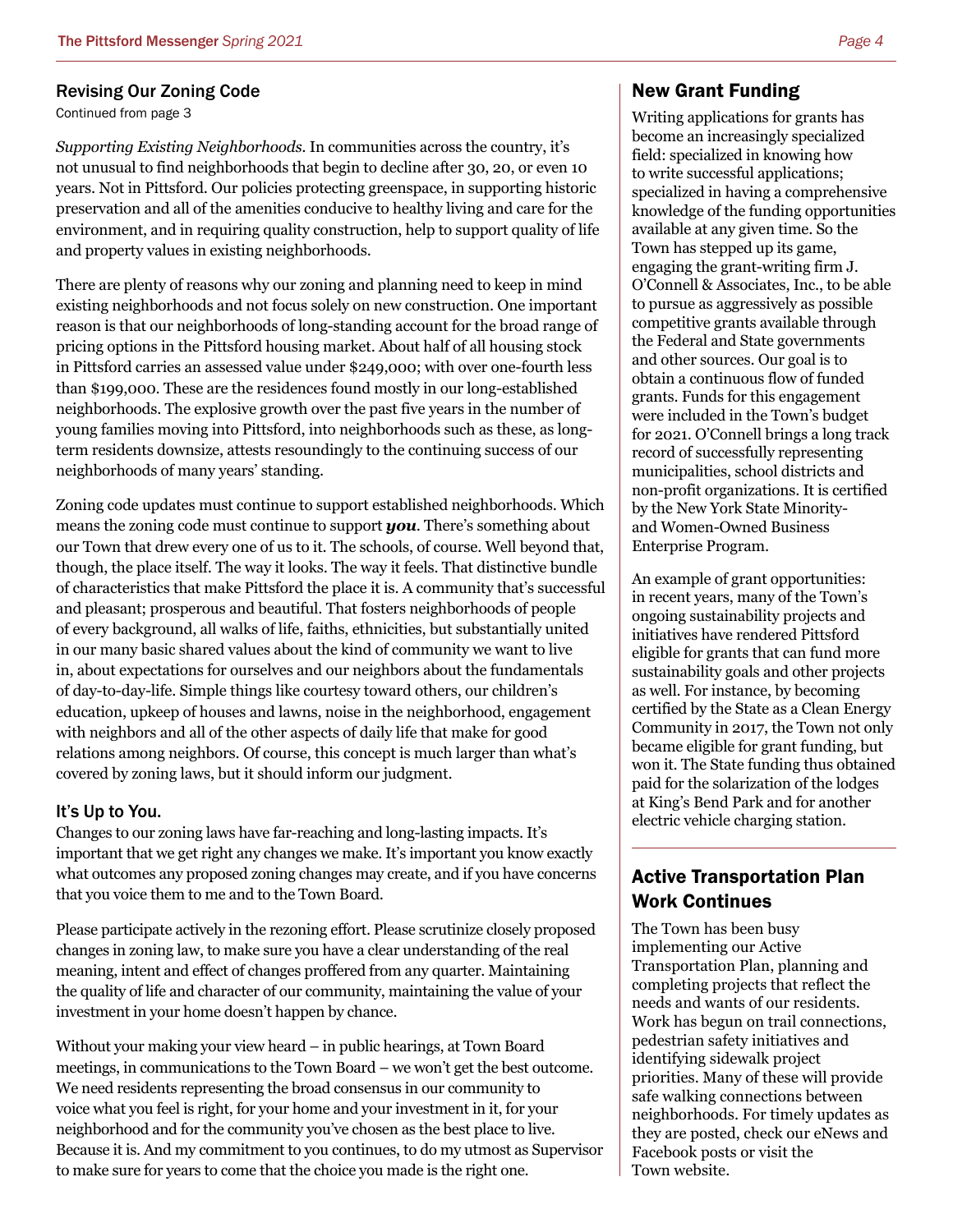#### Greenprint at 25 – a legacy of preservation and sustainability

*Spotlight on local farmer Mark Greene*



This year we commemorate the 25th anniversary of Pittsford's "Greenprint

for the Future." Through this forward-looking program, unique for its time, the Town purchased development rights to significant expanses of open countryside, thereby preserving two-thirds of the then-remaining farmland in the Town – over 2,000 acres of open space in Pittsford, preserving all of this land from development. Among the farms the Greenprint preserved is the Hopkins Farm, comprised of approximately 350 acres along Clover Street between Calkins and Lehigh Station roads in the southwestern portion of the Town. The farm's main crops are corn, soybean, wheat and oats; the farm stand across from the homestead, in front of its historic barn on Clover Street, offers sweet corn, vegetables, pumpkins and squash.

Hopkins Farm also provides each year one of the most iconic images we associate with Pittsford, the lovely fields of sunflowers on Clover Street.

Established by Col. Caleb Hopkins, an early settler who gave Pittsford its name, Hopkins Farm is operated today by Mark Greene, the son of Mary Hopkins Greene. Mark is the 6th generation of the family to work the farm. For many years he assisted his uncle John Hopkins in managing the farm, before assuming farm operations himself. His children Ethan and Kimberly help work the farm with him today. The Federal style homestead and farm on Clover Street dates from 1815.

"Being part of the Greenprint means knowing that the land is going to be here in perpetuity," Mark said. "It takes away the uncertainty, so we can concentrate on what we need to do. Food supply all starts right here on the farm. You have to have land to do it." Mark notes that our region has some of the most productive land in the country. "Pittsford's top-rated soil types and climate are conducive to growing a diversity of crops produced for our food supply," he said. "It's important to appreciate the region we live in and how important it is to preserve it. Farms are a community asset," said Mark.

The Hopkins Farm has been a treasure in Pittsford for more than 200 years. The Greenprint preserves it as open farmland for countless generations to come.

*The Hopkins Farm is one of 10 local farms preserved by the Greenprint in 1996.*





*Mark Greene is the 6th generation of the family to work the Hopkins Farm.*



# Did You Know? Sustainable Grounds Maintenance<br>NACIONAL NACIONAL ANNELISM

Pittsford's commitment to reducing the use of toxic chemicals in Town is active on many fronts: in our Toxic-Free Lawn Challenge, in encouraging native plantings, and in the Town's own maintenance practices. We follow the science. Our advisers are **New York State Integrated Pest Management** and **Cornell Cooperative Extension**. Pittsford's Parks Department has worked closely with them to continually reduce the amount synthetic chemicals necessary for grounds the Town maintains.

We're now at the point where *the Town of Pittsford and its contractors use less synthetic pesticides and herbicides each year on the 2,400 acres of land it maintains than are used on just two – two! – houses on half-acre lots that use a lawn service.* And the Town only uses synthetics when it's absolutely necessary for safe use of fields.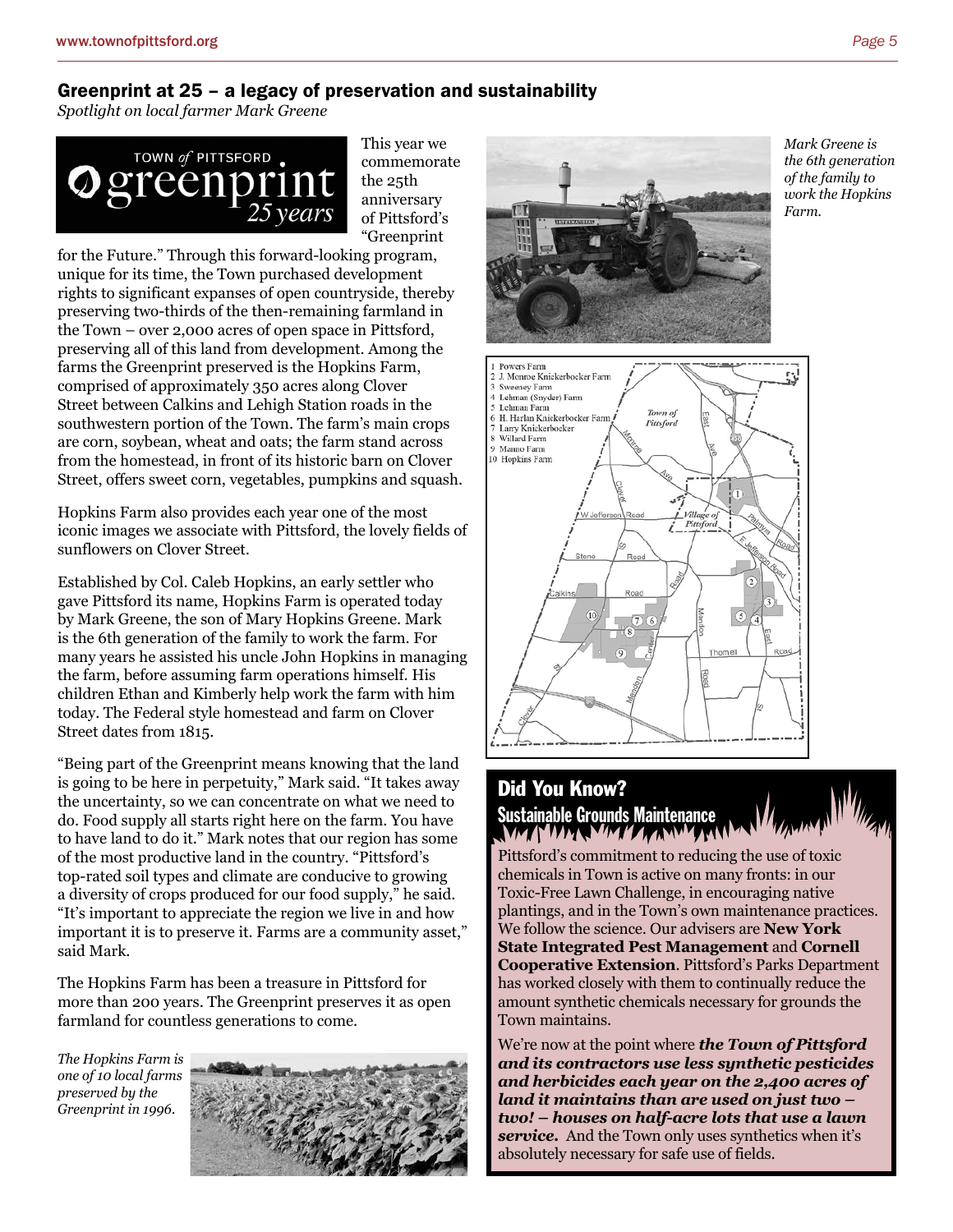### Join Pittsford's Toxic-Free Lawn Challenge!

Lawn care season is gearing up. We're happy to see how many Pittsford residents have decided to forego chemical treatments in favor of organic lawn care. Whether you go completely organic or are seeking to minimize use of synthetic chemicals on your lawn, the Town's Toxic-Free Challenge offers tips that can help you cultivate a healthy lawn that's healthy for the environment as well. Find information at **www. townofpittsford.org/toxic-free**  and **www.townofpittsford.org/ responsible-lawn-care**.

If you do decide to go toxic-free, please get and display our "Organic Yard" lawn sign. They're available on the front steps of Town Hall at 11 South Main Street and at the Pittsford Community Garden at Thornell Farm Park, 480 Mendon Road.

# Community Solar Program Registration Continues

Pittsford's Community Solar program offered through Monroe Community Power gives residents and small businesses an opportunity to save up to 10% on their RG&E electricity bill while supporting locally generated renewable energy.

The Community Solar program helps the Town achieve its environmental goals. It creates a fund for sustainability projects in Pittsford paid for by the third-party program administrator, Joule Community Power. For every enrollment, the administrator contributes \$50 to the sustainability fund. Enroll and learn more at **www.monroecommunitypower. com/enroll**. Ask questions or get help with enrollment by calling Roctricity at (585) 244-0244.

### Town Expands Community Garden

The Town recently expanded its Community Garden at Thornell Farm Park, adding 34 new raised beds to meet the demand for plots. The garden now has a total of 91 garden beds for use by residents. The Town created the Community Garden in 2017 with 40 raised beds in partnership with and financial support from the Rotary Club of Pittsford. Tools, water, mulch and compost are provided on-site.



# Having fun and keeping fit!

#### In-Person Exercise Classes for Seniors Resume

In careful compliance with New York State COVID-19 guidelines, the Town's Recreation Department is pleased to offer once again in-person exercise classes for seniors. Seniors can keep moving and have a great time with Zumba Gold, Yoga for Seniors, Line Dancing, and Arthritis Senior Fitness classes – no experience necessary!

**Zumba Gold** class features exercise that's fun, easy and effective – no dance or exercise experience needed for this Latin-inspired dance fitness program. Classes are suitable for multiple levels of experience and ability – exercises can be modified for the active older adult or the beginner participant.

**Arthritis Senior Fitness** class features movements and exercises in this low-impact class to help seniors move toward more complete wellness and can be done seated or standing to help improve balance, joint flexibility, strength and muscle tone. Balls, bands and weights are used to

improve physical health and working out as a group provides a wonderful social aspect as well.

**Yoga for Seniors** and **Line Dancing** are popular activities offered just for seniors. Both are fun and healthy ways to stay active and beginners are always welcome to join.

**Classes are free to Pittsford residents** and \$3.00 per class for non-residents. **Pre-registration is required** for in-person exercise classes. Call the Senior Programs Office at 248-6235 to register and for more information.

The Community Center offers a **variety of programs for all ages**  this spring – program registration is underway. Find program details and registration information at **www.townofpittsford.org/ home-recreation**. The Town's Spiegel Community Center is located at 35 Lincoln Avenue.

> *Line Dancing with Will Herzog – stepping in style!*



*Feeling the rhythm in Zumba Gold class with Melanie Jones!* 



*Building health in Arthritis Senior Fitness class with Pat Rose.*

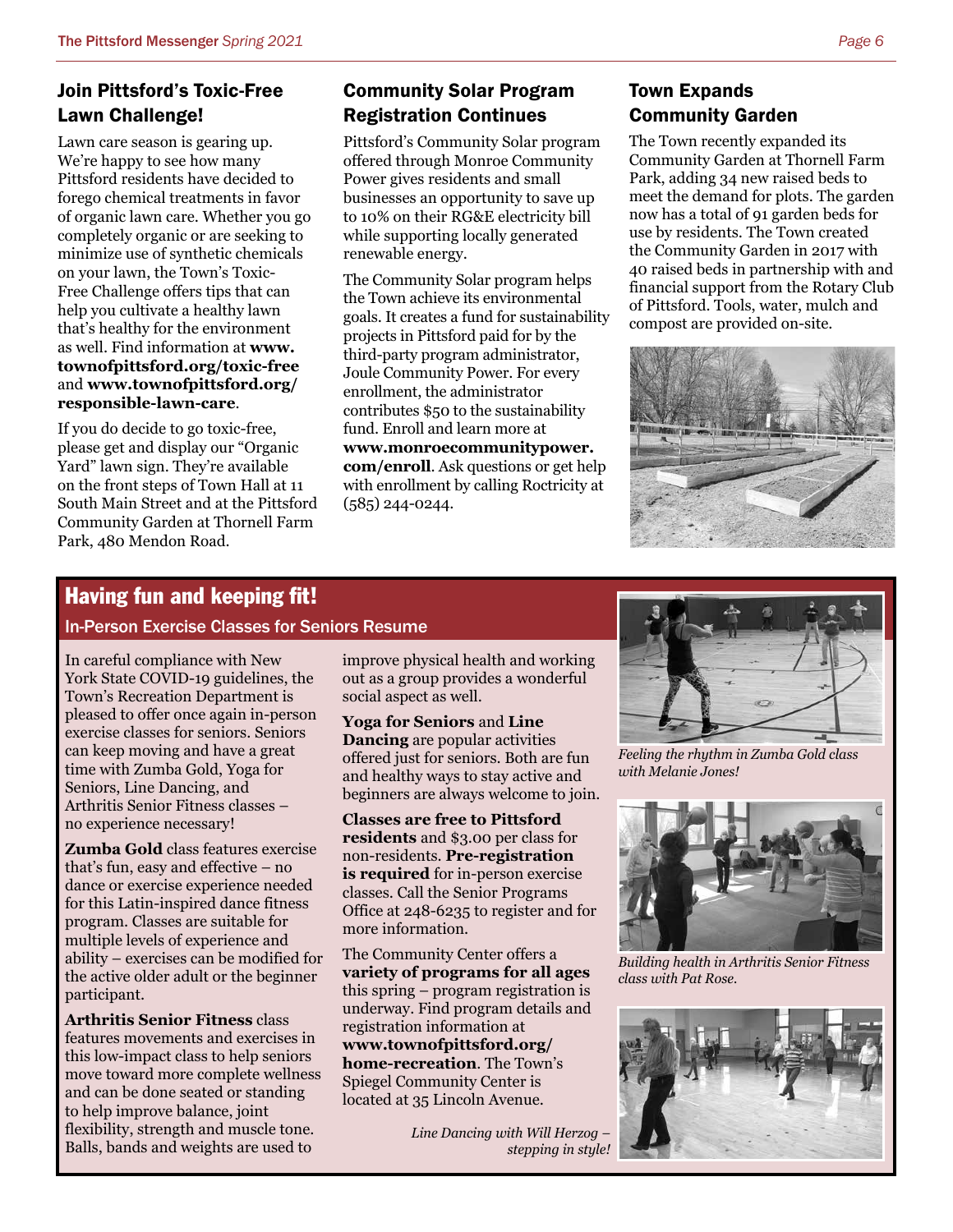### Library Hours Expanded

The **Pittsford Community Library**, located at 24 State Street, is now open 9:00am-7:00pm Monday-Thursday, 9:00am-6:00pm Friday, and 10:00am-5:00pm Saturday. It offers a wide range of on-site and digital resources. You'll find complete information about Library programs and resources at **www.townofpittsford.org/homelibrary**. All in-person Library services and access follow all CDC guidelines; appropriate physical distancing and face coverings are required.

## Community Center Hours Expanded

The **Spiegel Community Center** also has expanded its hours. The Community Center, located at 35 Lincoln Avenue, is now open 8:00am - 9:00pm Monday-Thursday, 8:00am - 6:00pm Friday, and 9:00am - 5:00pm Saturday. Recreation programs include a variety of in-person and online activities for those of all ages. Find Community Center program and facility information at **www. townofpittsford.org/home-recreation**. All in-person Community Center programs follow all CDC guidelines; appropriate physical distancing and face coverings are required.



*Keeping active and getting creative at Pittsford Recreation* 



# Enjoy Spring at the Pittsford Dog Park

The Pittsford Town Dog Park at 34 East Street provides residents and their canine companions a safe and enjoyable area for recreation. The park features two off-leash areas, one each for large and small dogs. Dogs have access to play structures and owners can relax on benches and at picnic tables. In keeping with the Town's commitment to walkability and bikeability the park is connected to two Town trails. As a consideration for neighbors, please note that the Dog Park closes at dusk.

Our Dog Park is part of the Monroe County Dog Park system; **dogs must be registered with the County** to participate in the Dog Park system. Find registration information on the County website at **www. monroecounty.gov/parks-DogParks**. The Pittsford Town Dog Park is open year-round from 7:00am until dusk.



*Spring Break Camp! Plenty of safe room to run at the Pittsford Dog Park.*

# Native Plants – Simple to Grow, Good for the Environment

One aspect of the Town's commitment to environmental sustainability is encouraging the planting of species native to this area. This policy is stated specifically in the Town's updated Comprehensive Plan. By including native flowers, grasses, trees and shrubs in the landscaping for your property you benefit your home and the environment. Native plants have developed tolerances to local insects, fungi, and other pests in our area. Among other things, this means they're less likely to need synthetic sprays and chemicals to keep them healthy. And, again, because natural selection has adapted them to our climate and to resist damage from local pests, native plants generally require lower maintenance than exotic species. They also provide food and habitat for the wildlife in our region, thereby offering a great way to observe birds, butterflies, and other pollinators in action.

Spring is an excellent time to improve your lawn and garden with native plantings. For tips and information about which plants to choose, best planting conditions and the birds and pollinators you might expect to attract, the DEC and the Audubon Society have helpful resources. Visit **www.dec.ny.gov/docs/lands\_forests\_pdf/factnatives.pdf** or **www.audubon.org/native-plant** for more information.



*Parks Foreman Jess Neal and her team are committed to planting native species in Town parks and open spaces whenever possible.*





Stay up to date on Town meetings, projects, programs, services and events – sign up for our weekly eNews. It's quick and easy – visit www.townofpittsford.org/enews We never share your email address.